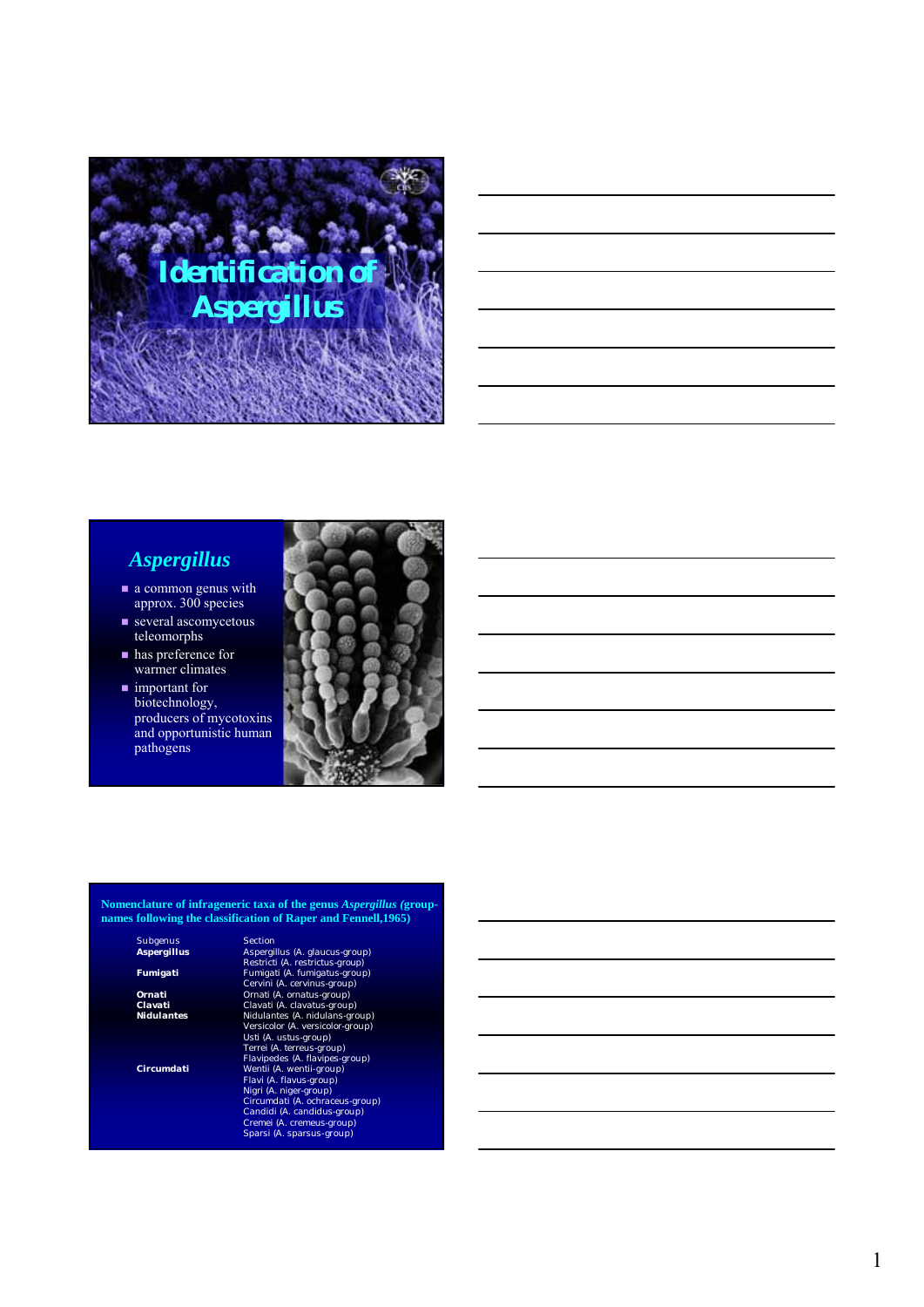



#### Ascomycetous genera with an *Aspergillus* anamorph

| Aspergillus anamorph | Teleomorph                                                                       |
|----------------------|----------------------------------------------------------------------------------|
| Section Aspergillus: | <i>Eurotium</i> Link Fr                                                          |
| Section Fumigati:    | Neosartorya Malloch & Cain.                                                      |
| Section Ornati:      | Warcupiella Subram., Sclerocleista Subram.,<br>Hemicarpenteles Sarbhoy & Elphick |
| Section Nidulantes   | Emericella Berk. & Br.                                                           |
| Section Flavipedes:  | Fennellia Wiley & Simmons                                                        |
| Section Circumdati:  | Neopetromyces Frisvad & Samson                                                   |
| Section Flavi:       | Petromyces Malloch & Cain                                                        |
| Section Cremei:      | Chaetosartorya Subram.                                                           |

## Overview identification criteria

- Macro-morphology: Colony color Colony size
- Micro-morphology
- Molecular based identification (sequencing)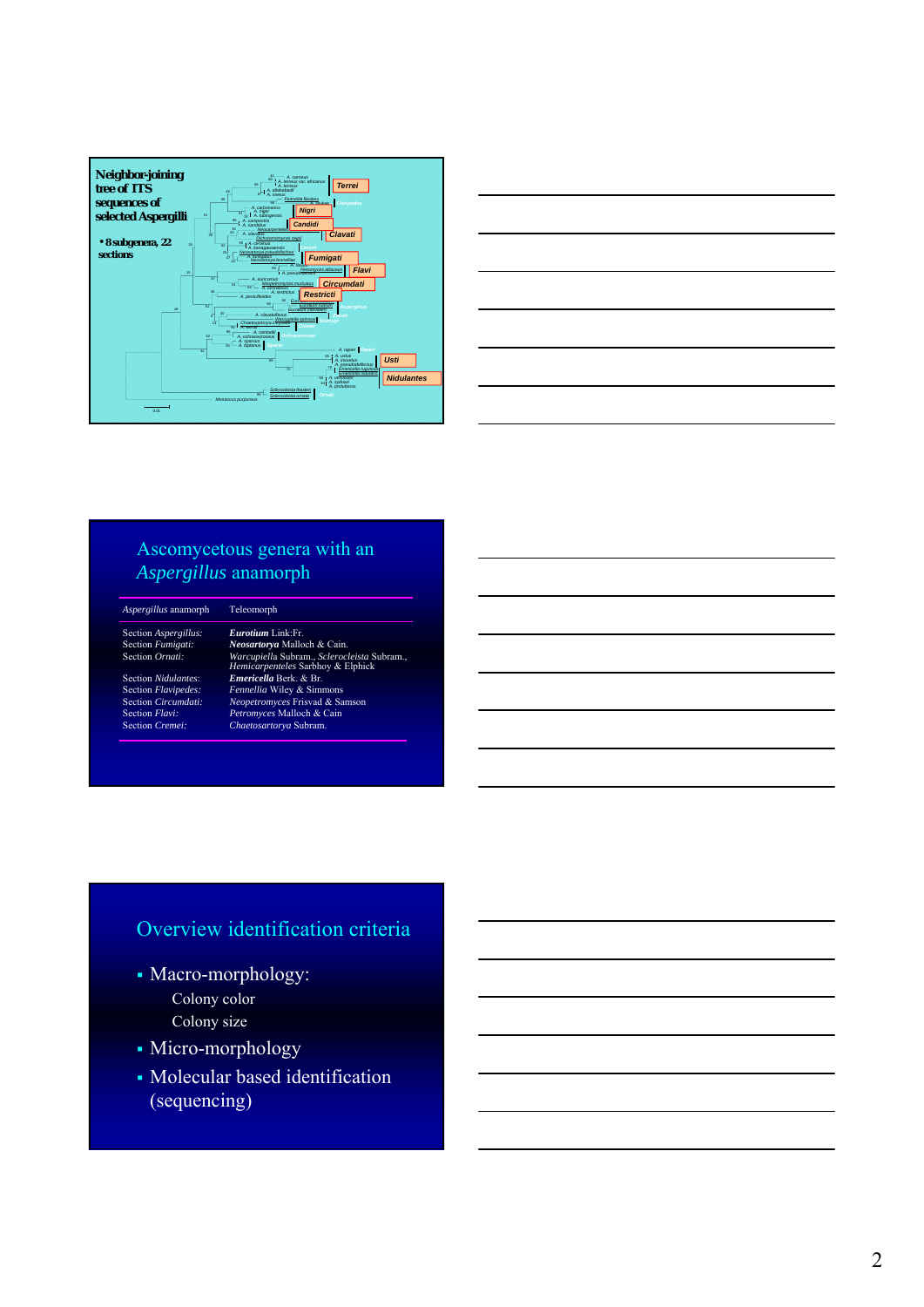

| <u>state of the contract of the contract of the contract of the contract of the contract of the contract of the contract of the contract of the contract of the contract of the contract of the contract of the contract of the </u> |  |  |  |
|--------------------------------------------------------------------------------------------------------------------------------------------------------------------------------------------------------------------------------------|--|--|--|
|                                                                                                                                                                                                                                      |  |  |  |
|                                                                                                                                                                                                                                      |  |  |  |
| <u> 1999 - Johann John Stone, markin sanadi amerikan bahasa dan berkembang di sebagai pengaran dan berkembang dan</u>                                                                                                                |  |  |  |
|                                                                                                                                                                                                                                      |  |  |  |
|                                                                                                                                                                                                                                      |  |  |  |
|                                                                                                                                                                                                                                      |  |  |  |
|                                                                                                                                                                                                                                      |  |  |  |



Colony colors and size in *Aspergillus*

- **conidiophores and** conidia
- columnar or radiate conidial heads
- Hülle cells
- ascomata
- ascospores

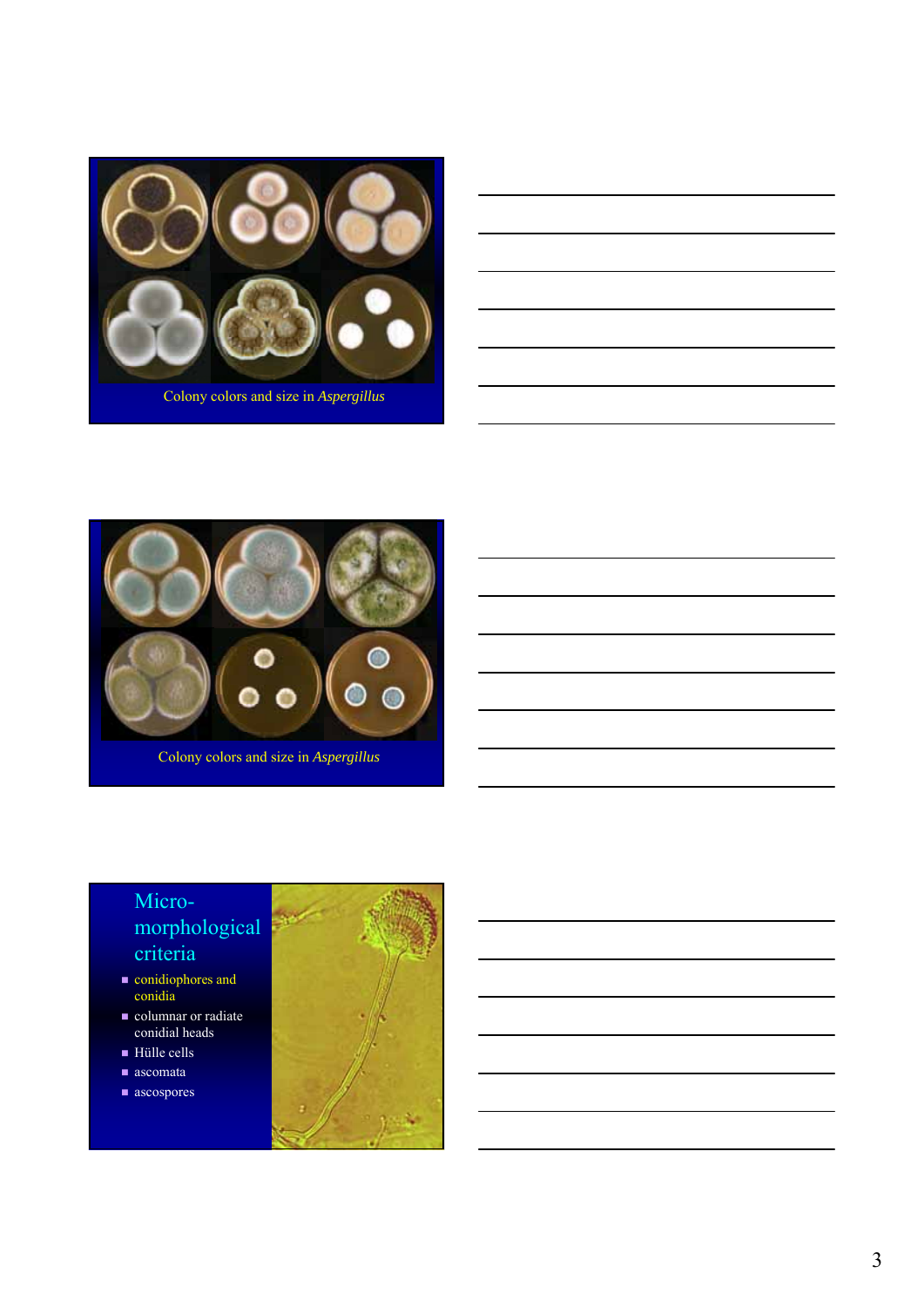



#### Conidiophores and conidia





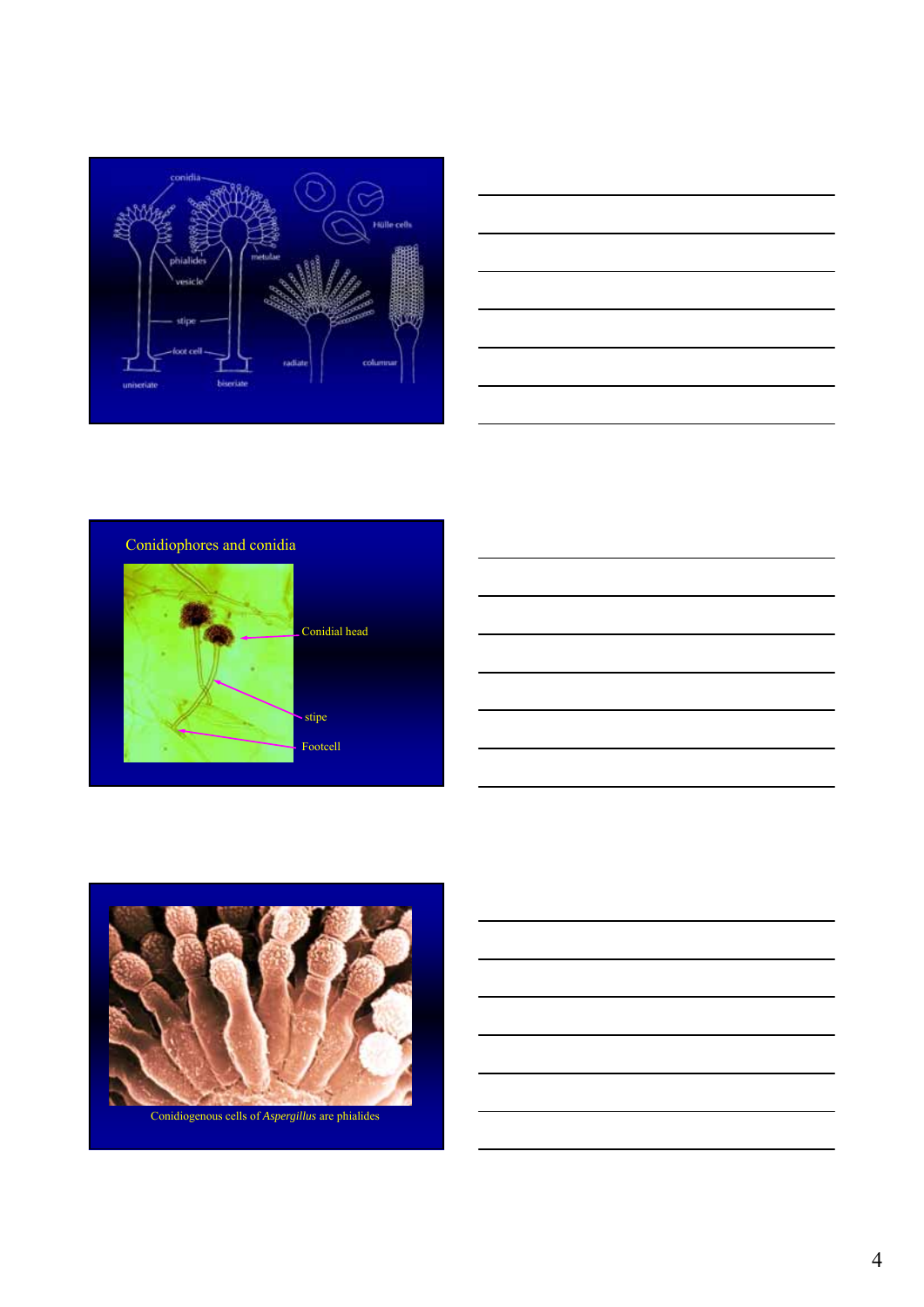





**SHAPES OF VESICLES IN** *ASPERGILLUS*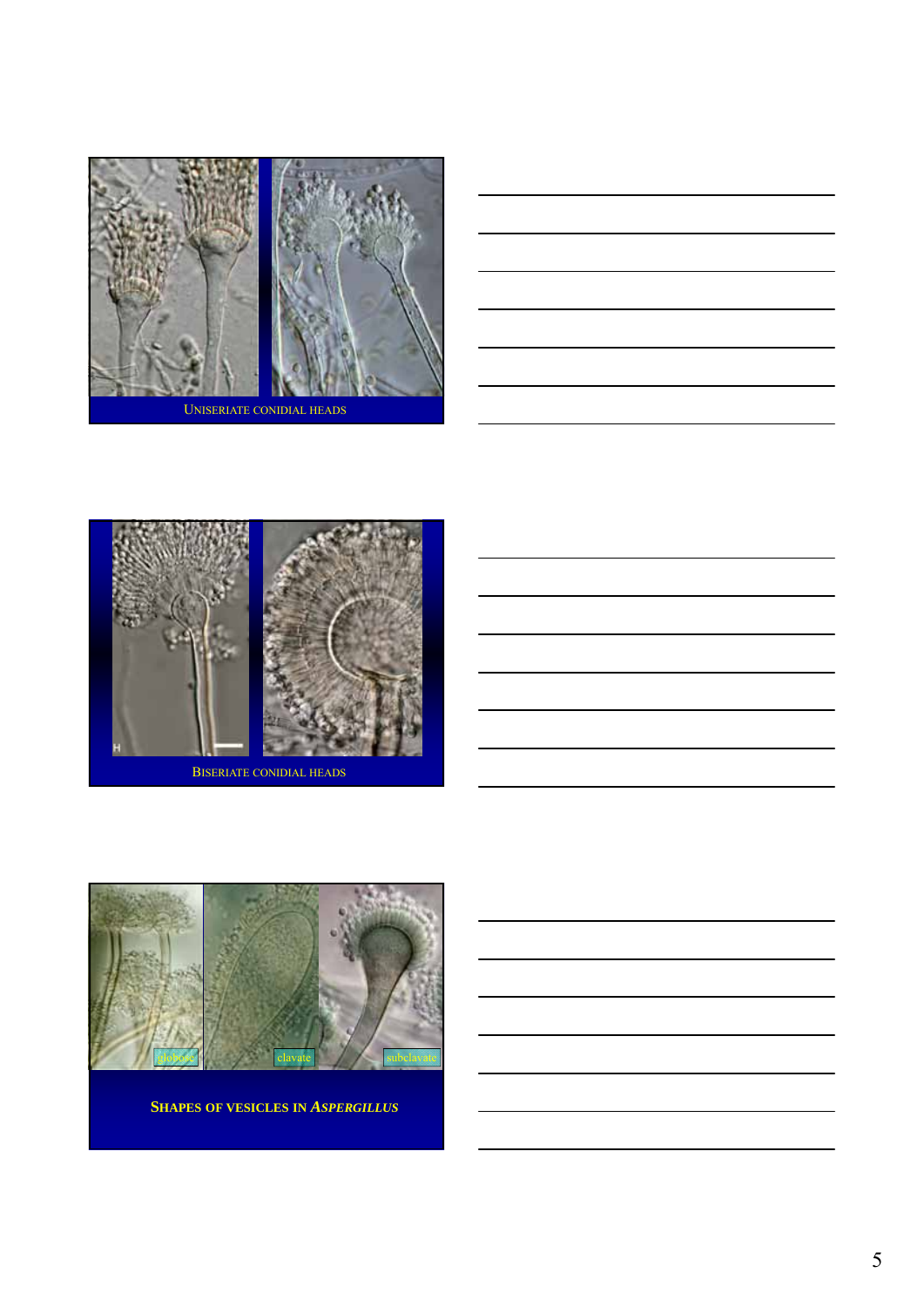- conidiophores and conidia
- columnar or radiate conidial heads
- Hülle cells
- ascomata
- ascospores









**RADIATE CONIDIAL HEADS**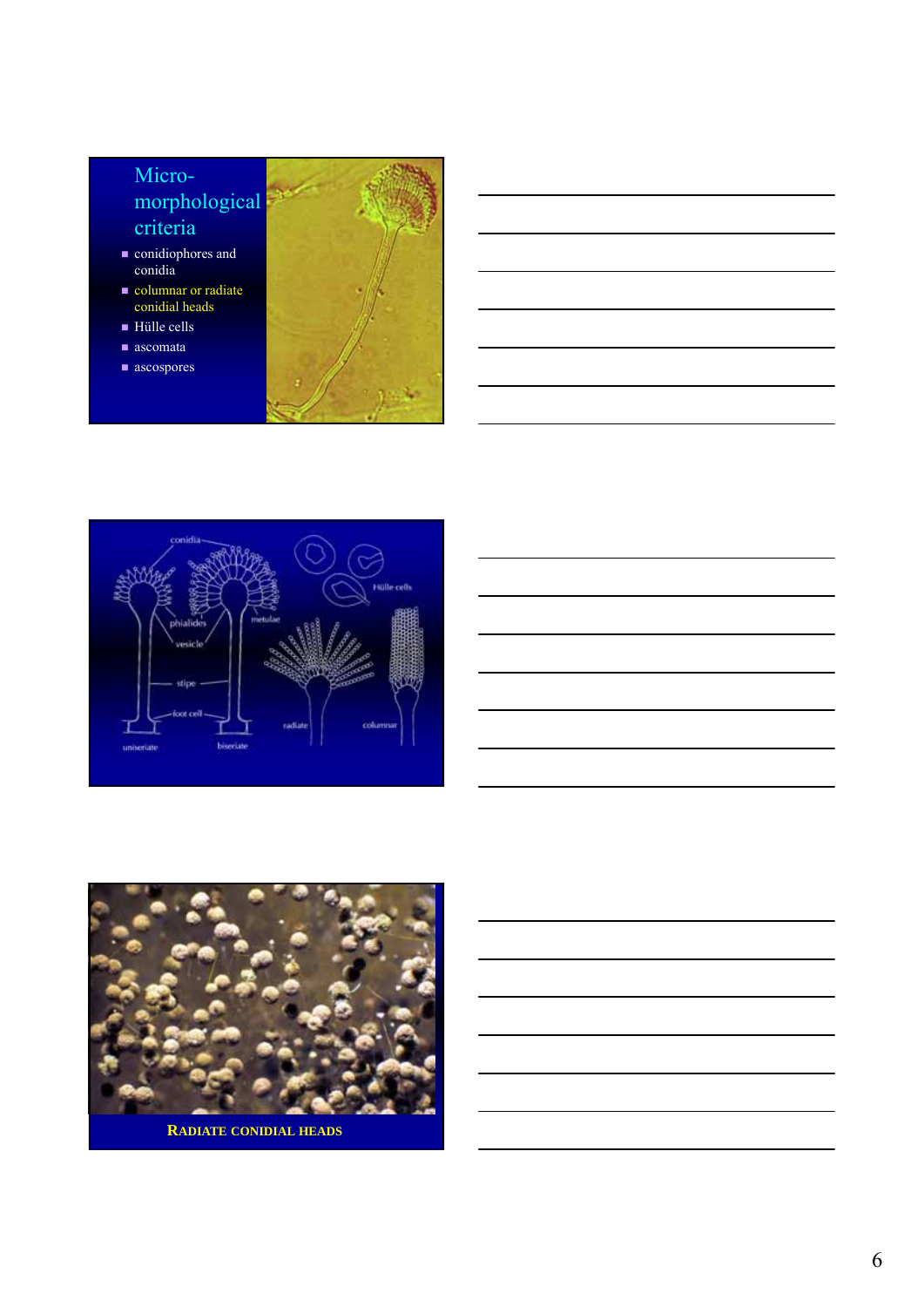

|                                                                                                                       |  | _____                         |
|-----------------------------------------------------------------------------------------------------------------------|--|-------------------------------|
| <u> 1989 - Johann Barbara, martin amerikan basal dan berasal dalam berasal dalam berasal dalam berasal dalam bera</u> |  |                               |
| <u> 1988 - Andrea Andrew Maria (h. 1988).</u>                                                                         |  |                               |
| <u> 1989 - Jan Samuel Barbara, martin da shekara ta 1989 - Andrea Samuel Barbara, marka a shekara ta 1989 - Andre</u> |  | the control of the control of |
| <u> 1989 - Johann Stoff, deutscher Stoff, der Stoff, der Stoff, der Stoff, der Stoff, der Stoff, der Stoff, der S</u> |  |                               |
|                                                                                                                       |  |                               |



**COLUMNAR CONIDIAL HEADS**

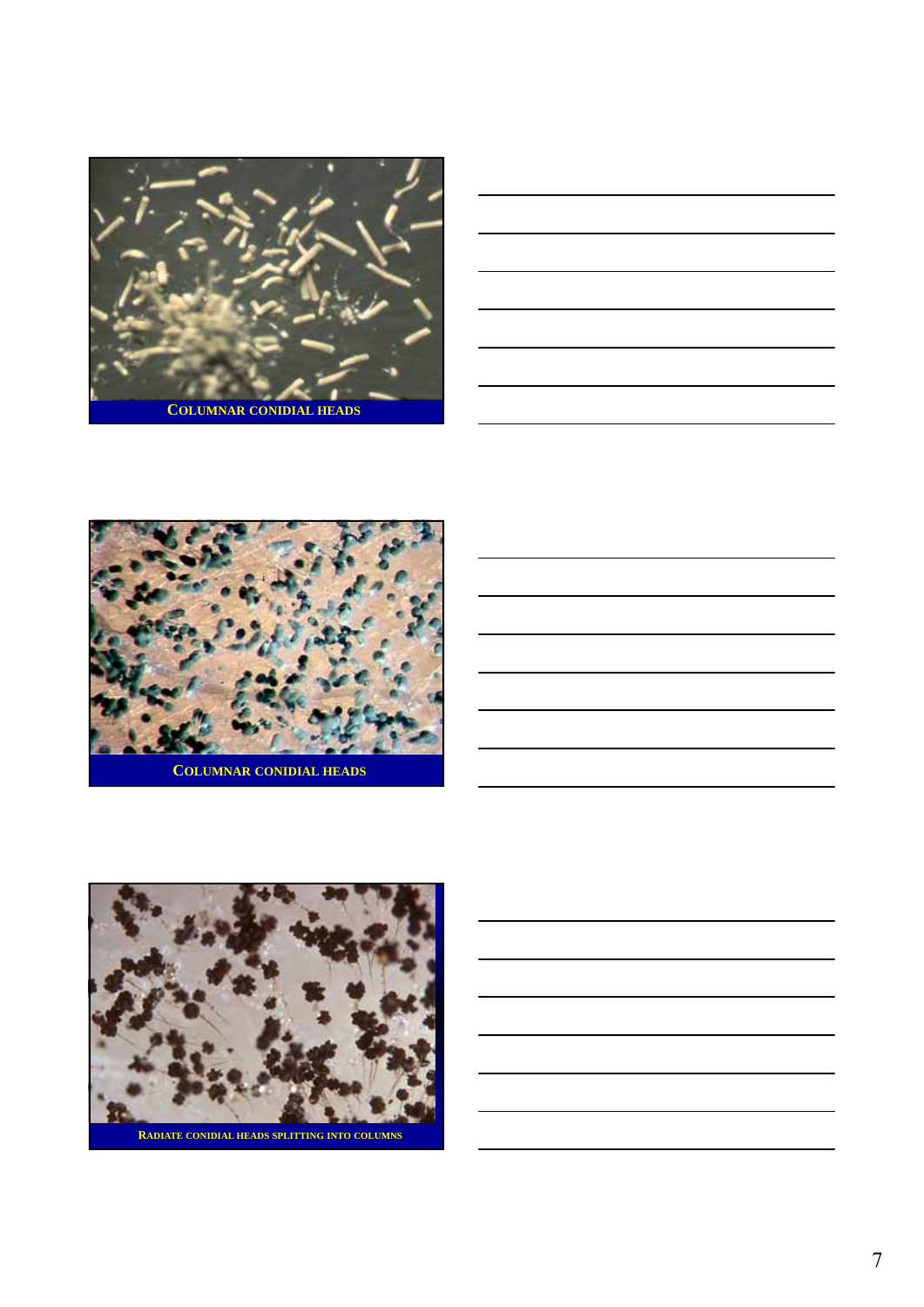- columnar or radiate conidial heads
- **conidiophores** and conidia
- Hülle cells
- ascomata
- ascospores





*Emericella nidulans* Anamorph: *Aspergillus nidulans*

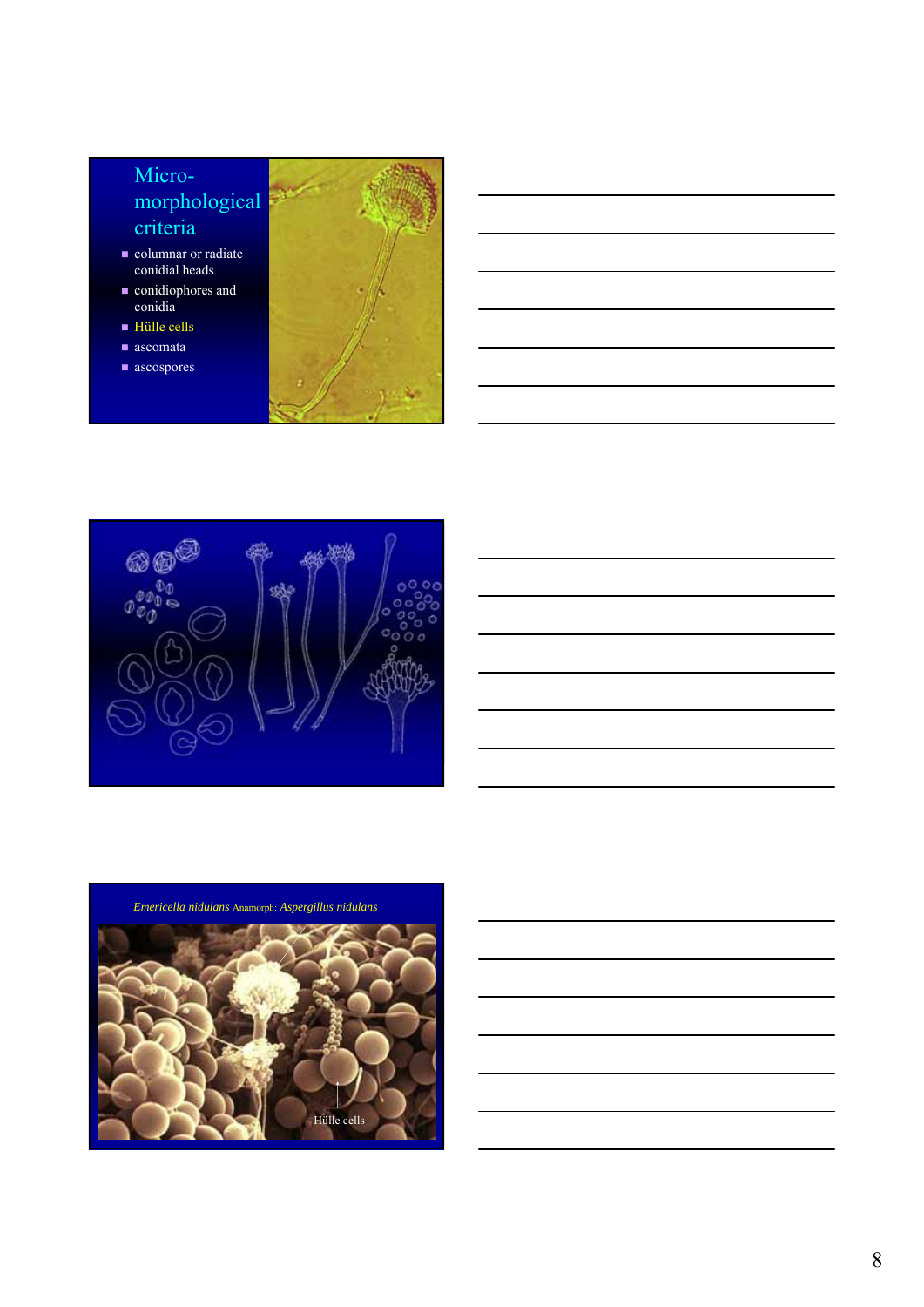



|                                                                 | <u> 1989 - Johann Barn, amerikan bernama di sebagai bernama dan bernama di sebagai bernama di sebagai bernama di</u>   |  |
|-----------------------------------------------------------------|------------------------------------------------------------------------------------------------------------------------|--|
|                                                                 |                                                                                                                        |  |
|                                                                 | <u> 1989 - Johann Barn, mars ann an t-Amhain ann an t-Amhain ann an t-Amhain ann an t-Amhain an t-Amhain ann an t-</u> |  |
|                                                                 |                                                                                                                        |  |
| the contract of the contract of the contract of the contract of |                                                                                                                        |  |
|                                                                 |                                                                                                                        |  |



Irregularly shaped Hülle cells of *Aspergillus calidoustus* embedded in conidia

- columnar or radiate conidial heads
- conidiophores and conidia
- Hülle cells
- $\blacksquare$  ascomata
- ascospores

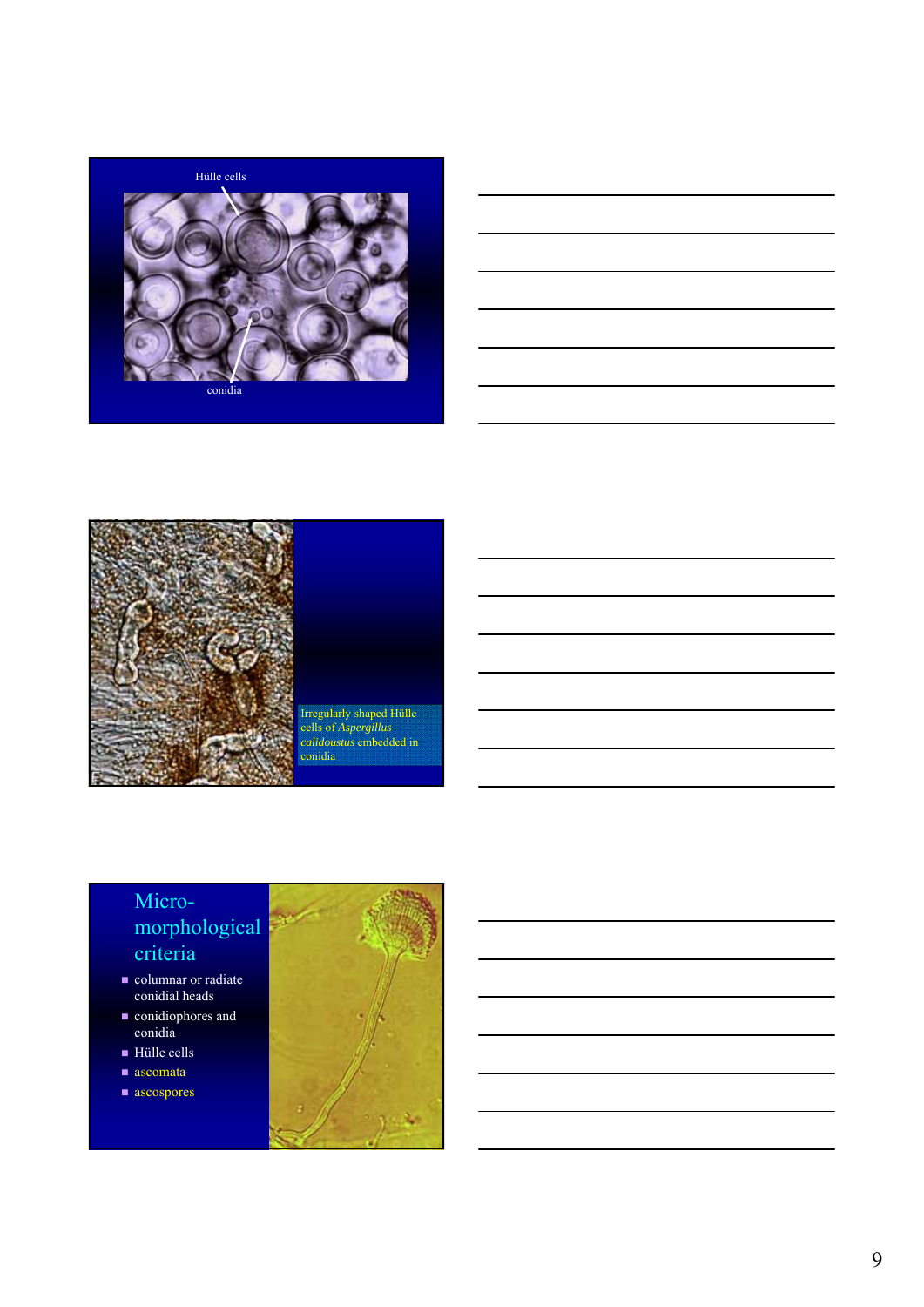



# Example: *Aspergillus fumigatus*

- mostly not common in indoor environments
- important in clinical environments
- incubation temperature important





Blue green colony Growing fast Covering the disk In 5-7 days at 37°C Typical columnar heads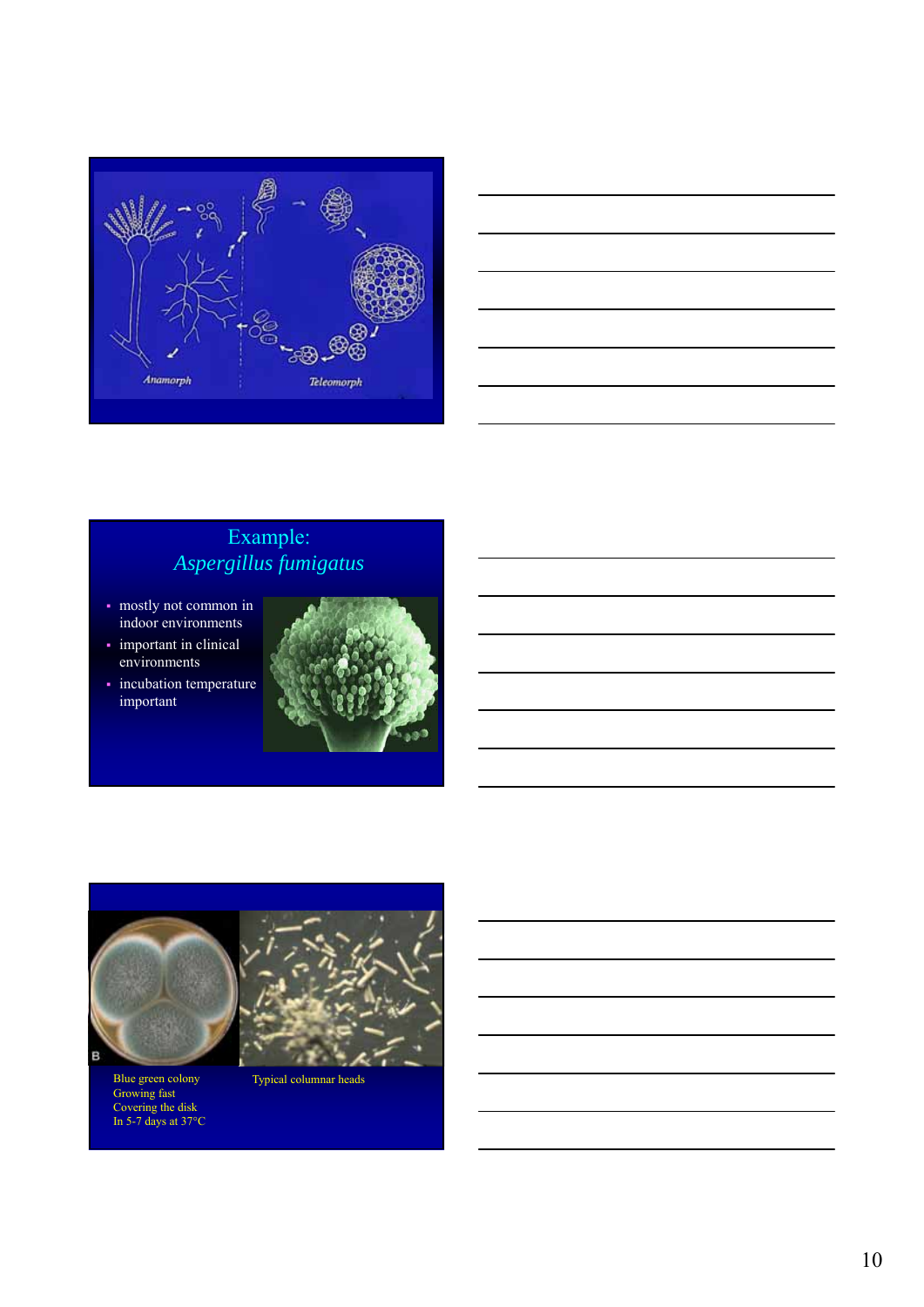





*Aspergillus penicillioides* (xerophilic, no growth on MEA and CYA)



*Aspergillus versicolor*  (strong odour; moderate xerophilic)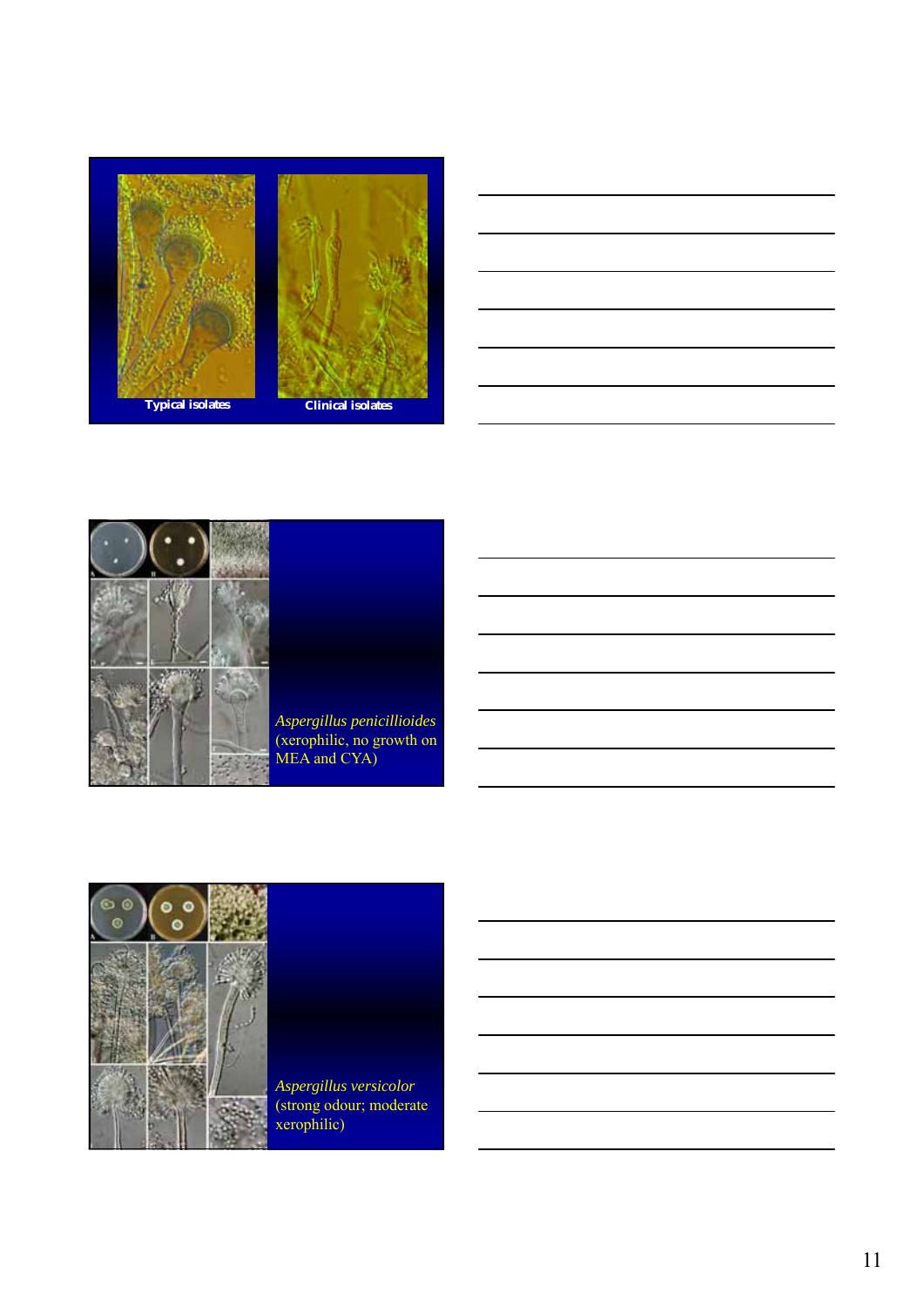#### **MEDIA FOR IDENTIFICATION**

- Malt Extract Agar (MEA) for macro- and micro morphology
- Czapek Yeast Agar (CYA) for colony color and size
- For xerophilic Aspergilli: MEA and CZ with 20% sucrose
- $\blacksquare$  Incubation temperature: 25 $\rm ^{\circ}C$
- Incubation time: 7 days (or longer)
- 3 point position

#### Microscopic preparation of *Aspergillus*





Lactic acid with analine blue/cotton blue Drop of alcohol Preparations should be made from Malt Extract Agar

#### **IDENTIFICATION CRITERIA**

- Macro-morphology Colony color Colony size
- Micro-morphology
	- Columnar or radiate conidial heads Conidial heads: uni- or biseriate
	- Hülle cells
	- (Ascomata, ascospores)
- Molecular based identification (sequencing)